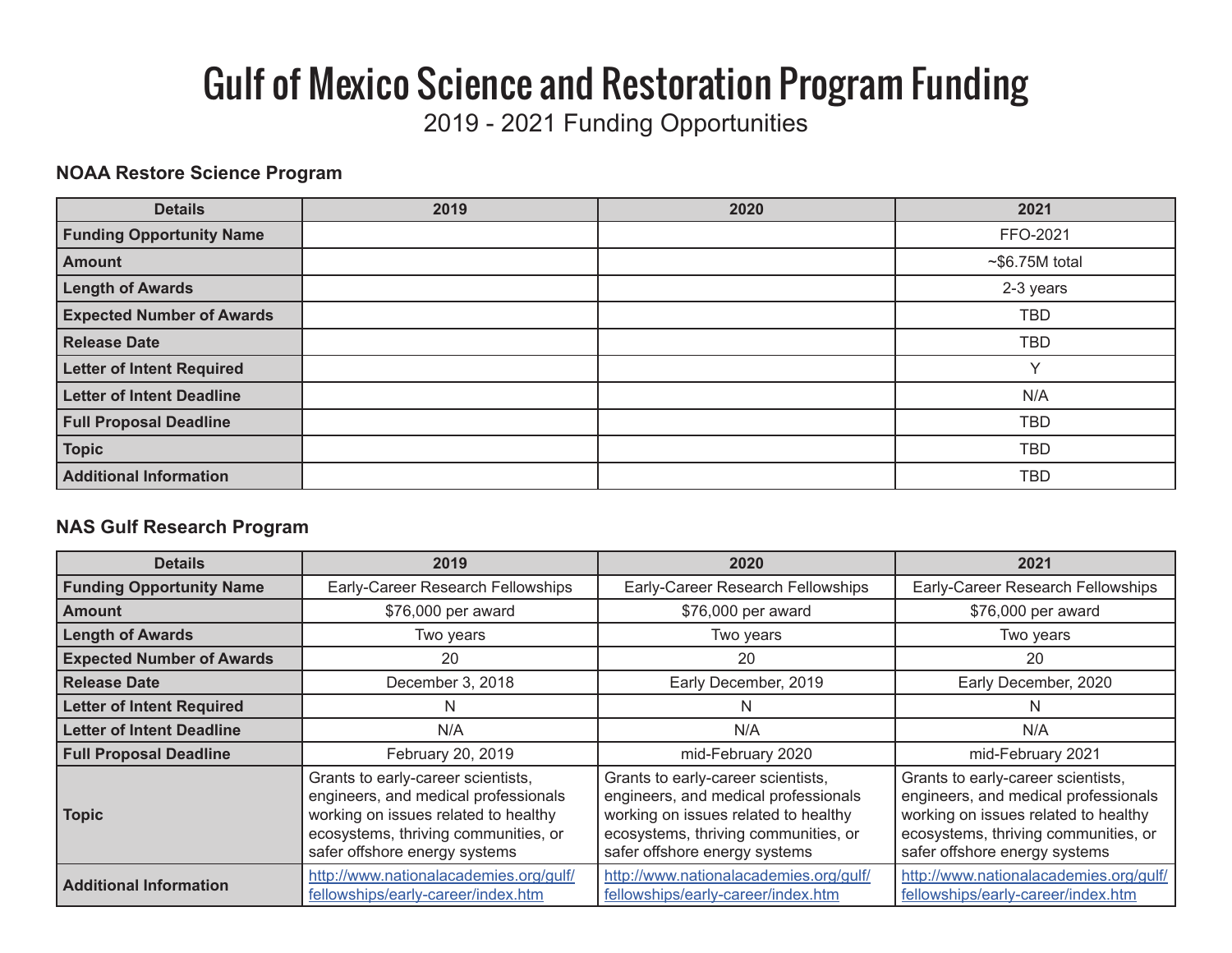## **NAS Gulf Research Program**

| <b>Details</b>                   | 2019                                                                                                                                                                                                                                                                                 | 2020                                                                                                                                                                                                                                                                                 | 2021                                                                                                                                                                                                                                                                                 |
|----------------------------------|--------------------------------------------------------------------------------------------------------------------------------------------------------------------------------------------------------------------------------------------------------------------------------------|--------------------------------------------------------------------------------------------------------------------------------------------------------------------------------------------------------------------------------------------------------------------------------------|--------------------------------------------------------------------------------------------------------------------------------------------------------------------------------------------------------------------------------------------------------------------------------------|
| <b>Funding Opportunity Name</b>  | Science Policy Fellowship                                                                                                                                                                                                                                                            | Science Policy Fellowship                                                                                                                                                                                                                                                            | <b>Science Policy Fellowship</b>                                                                                                                                                                                                                                                     |
| <b>Amount</b>                    | $$45,000 - $55,000$ per award                                                                                                                                                                                                                                                        | $$55,000 - $60,000$ per award                                                                                                                                                                                                                                                        | $$55,000 - $60,000$ per award                                                                                                                                                                                                                                                        |
| <b>Length of Awards</b>          | 1 year                                                                                                                                                                                                                                                                               | 1 year                                                                                                                                                                                                                                                                               | 1 year                                                                                                                                                                                                                                                                               |
| <b>Expected Number of Awards</b> | 10                                                                                                                                                                                                                                                                                   | 10                                                                                                                                                                                                                                                                                   | 10                                                                                                                                                                                                                                                                                   |
| <b>Release Date</b>              | December 3, 2018                                                                                                                                                                                                                                                                     | Early December, 2019                                                                                                                                                                                                                                                                 | Early December, 2020                                                                                                                                                                                                                                                                 |
| <b>Letter of Intent Required</b> | N                                                                                                                                                                                                                                                                                    | N                                                                                                                                                                                                                                                                                    |                                                                                                                                                                                                                                                                                      |
| <b>Letter of Intent Deadline</b> | N/A                                                                                                                                                                                                                                                                                  | N/A                                                                                                                                                                                                                                                                                  | N/A                                                                                                                                                                                                                                                                                  |
| <b>Full Proposal Deadline</b>    | March 6, 2019                                                                                                                                                                                                                                                                        | Early March, 2020                                                                                                                                                                                                                                                                    | Early March, 2021                                                                                                                                                                                                                                                                    |
| <b>Topic</b>                     | Fellows gain first-hand experience at the<br>interface of science and policy as they<br>spend one year on the staff of federal,<br>state, local, or non-governmental<br>environmental, natural resource, oil and<br>gas, and public health agencies in the<br>Gulf of Mexico region. | Fellows gain first-hand experience at the<br>interface of science and policy as they<br>spend one year on the staff of federal,<br>state, local, or non-governmental<br>environmental, natural resource, oil and<br>gas, and public health agencies in the<br>Gulf of Mexico region. | Fellows gain first-hand experience at the<br>interface of science and policy as they<br>spend one year on the staff of federal,<br>state, local, or non-governmental<br>environmental, natural resource, oil and<br>gas, and public health agencies in the<br>Gulf of Mexico region. |
| <b>Additional Information</b>    | http://www.nationalacademies.org/gulf/<br>fellowships/science-policy/index.htm                                                                                                                                                                                                       | http://www.nationalacademies.org/gulf/<br>fellowships/science-policy/index.htm                                                                                                                                                                                                       | http://www.nationalacademies.org/gulf/<br>fellowships/science-policy/index.htm                                                                                                                                                                                                       |

| <b>Details</b>                   | 2019                                                                                                                                                                             | 2020                                                                                                                                                                             | 2021                                                                                                                                                                             |
|----------------------------------|----------------------------------------------------------------------------------------------------------------------------------------------------------------------------------|----------------------------------------------------------------------------------------------------------------------------------------------------------------------------------|----------------------------------------------------------------------------------------------------------------------------------------------------------------------------------|
| <b>Funding Opportunity Name</b>  | Christine Mirzayan Science and<br><b>Technology Policy Graduate</b><br>Fellowship Program                                                                                        | Christine Mirzayan Science and<br><b>Technology Policy Graduate</b><br>Fellowship Program                                                                                        | Christine Mirzayan Science and<br><b>Technology Policy Graduate</b><br>Fellowship Program                                                                                        |
| <b>Amount</b>                    | \$8,500                                                                                                                                                                          | \$8,500                                                                                                                                                                          | \$8,500                                                                                                                                                                          |
| <b>Length of Awards</b>          | 12 weeks                                                                                                                                                                         | 12 weeks                                                                                                                                                                         | 12 weeks                                                                                                                                                                         |
| <b>Expected Number of Awards</b> |                                                                                                                                                                                  |                                                                                                                                                                                  |                                                                                                                                                                                  |
| <b>Release Date</b>              | May 2019                                                                                                                                                                         | May 2020                                                                                                                                                                         | May 2021                                                                                                                                                                         |
| <b>Letter of Intent Required</b> | N                                                                                                                                                                                | N                                                                                                                                                                                | N                                                                                                                                                                                |
| <b>Letter of Intent Deadline</b> | N/A                                                                                                                                                                              | N/A                                                                                                                                                                              | N/A                                                                                                                                                                              |
| <b>Full Proposal Deadline</b>    | September 2019                                                                                                                                                                   | September 2020                                                                                                                                                                   | September 2021                                                                                                                                                                   |
| <b>Topic</b>                     | Experience working with Gulf Research<br>Program staff in Washington, DC, for<br>doctoral students and early-career<br>scientists interested in the science-<br>policy interface | Experience working with Gulf Research<br>Program staff in Washington, DC, for<br>doctoral students and early-career<br>scientists interested in the science-<br>policy interface | Experience working with Gulf Research<br>Program staff in Washington, DC, for<br>doctoral students and early-career<br>scientists interested in the science-<br>policy interface |
| <b>Additional Information</b>    | http://www.nationalacademies.org/gulf/<br>fellowships/cmfellows/index.htm                                                                                                        | http://www.nationalacademies.org/gulf/<br>fellowships/cmfellows/index.htm                                                                                                        | http://www.nationalacademies.org/gulf/<br>fellowships/cmfellows/index.htm                                                                                                        |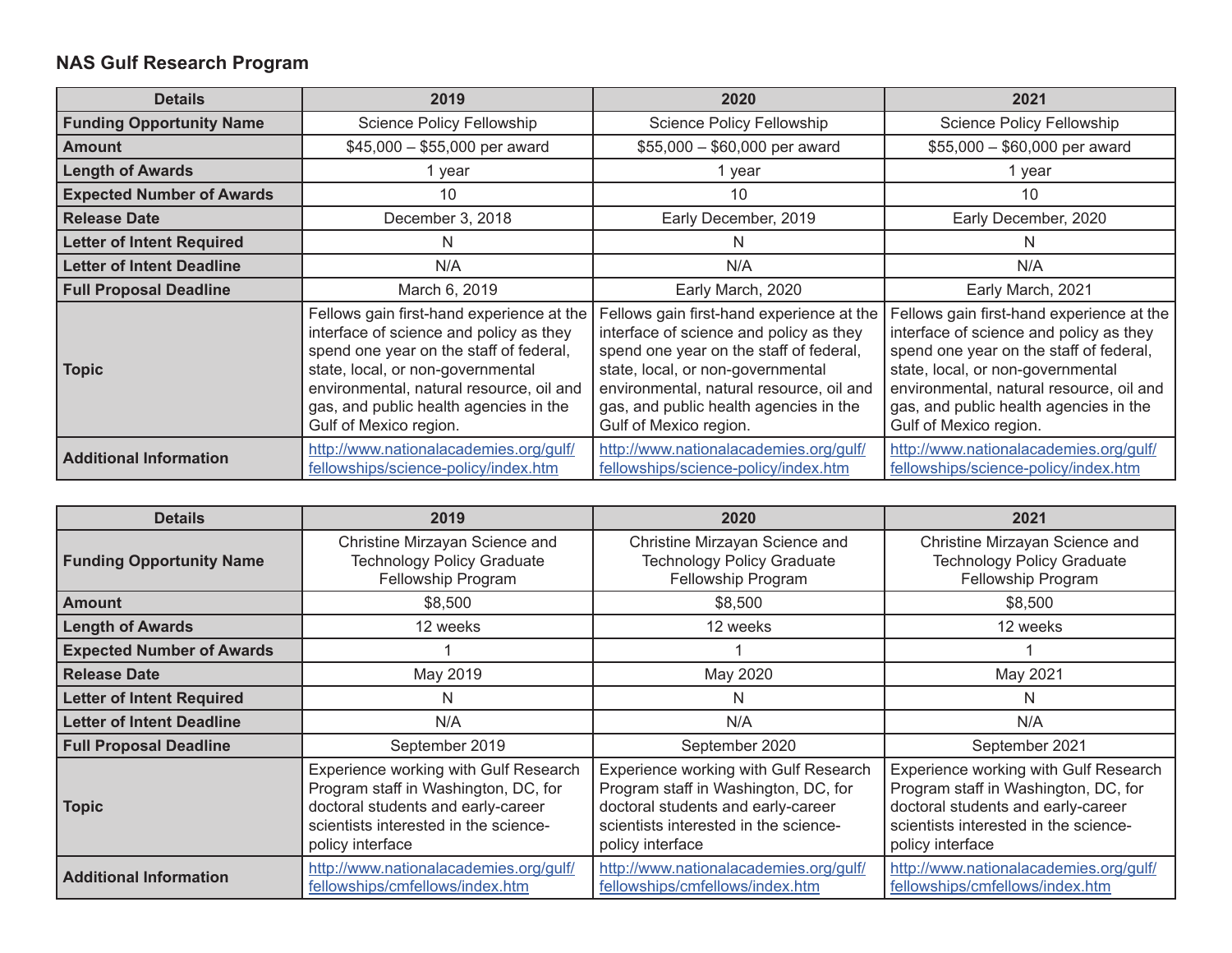## **NAS Gulf Research Program**

| <b>Details</b>                   | 2019                        | 2020 | 2021 |
|----------------------------------|-----------------------------|------|------|
| <b>Funding Opportunity Name</b>  | Healthy Ecosystems Grants 4 |      |      |
| <b>Amount</b>                    | <b>TBA</b>                  |      |      |
| <b>Length of Awards</b>          | <b>TBA</b>                  |      |      |
| <b>Expected Number of Awards</b> | TBA                         |      |      |
| <b>Release Date</b>              | Winter/Spring 2019          |      |      |
| <b>Letter of Intent Required</b> | <b>TBA</b>                  |      |      |
| <b>Letter of Intent Deadline</b> | <b>TBA</b>                  |      |      |
| <b>Full Proposal Deadline</b>    | <b>TBA</b>                  |      |      |
| <b>Topic</b>                     | <b>TBA</b>                  |      |      |

| <b>Details</b>                   | 2019                               | 2020 | 2021 |
|----------------------------------|------------------------------------|------|------|
| <b>Funding Opportunity Name</b>  | Understanding Gulf Ocean Systems 2 |      |      |
| <b>Amount</b>                    | <b>TBD</b>                         |      |      |
| <b>Length of Awards</b>          | <b>TBD</b>                         |      |      |
| <b>Expected Number of Awards</b> | TBD                                |      |      |
| <b>Release Date</b>              | <b>TBD</b>                         |      |      |
| <b>Letter of Intent Required</b> | <b>TBD</b>                         |      |      |
| <b>Letter of Intent Deadline</b> | <b>TBD</b>                         |      |      |
| <b>Full Proposal Deadline</b>    | TBD                                |      |      |
| <b>Topic</b>                     | <b>TBD</b>                         |      |      |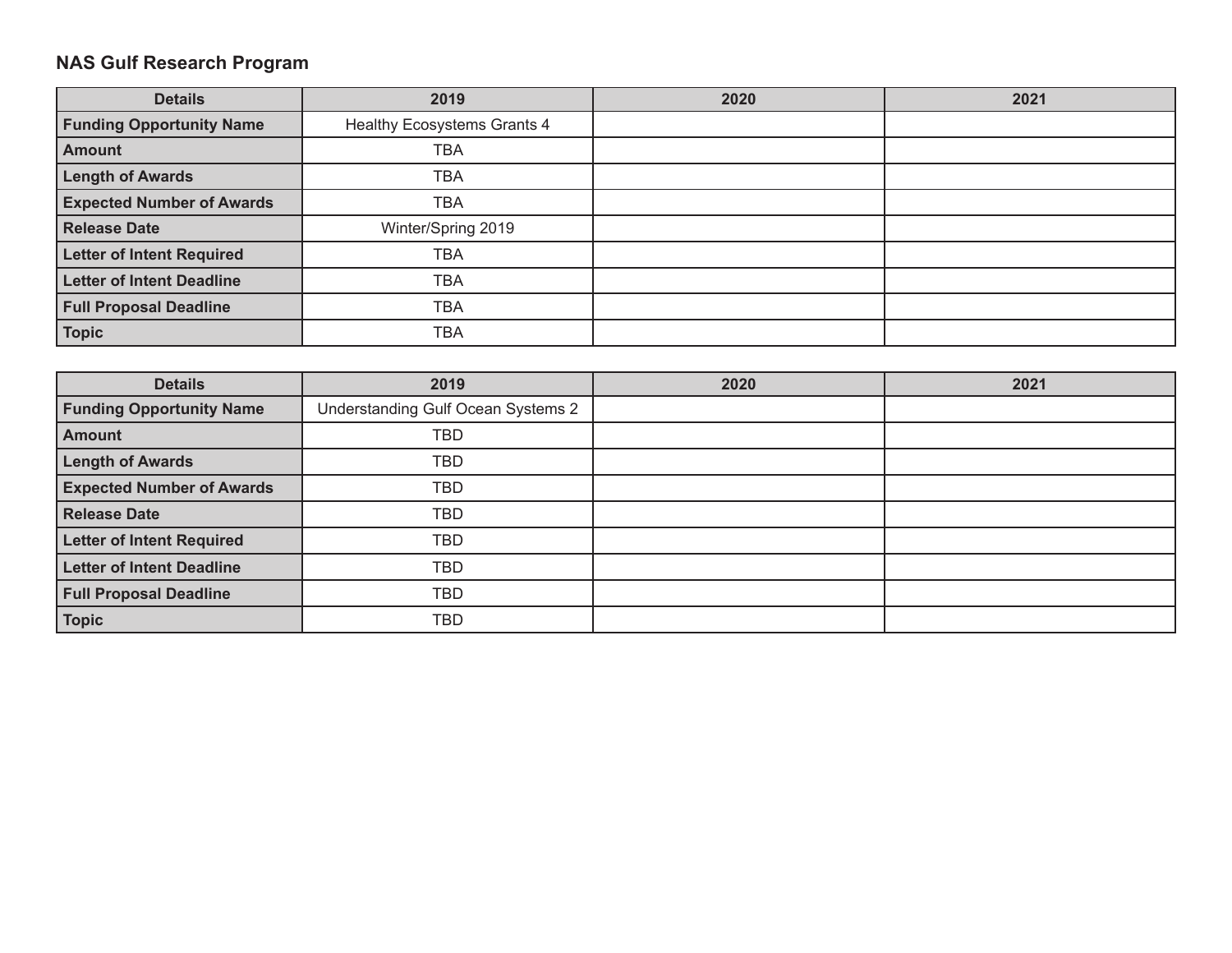## **Gulf Coast Ecosystem Restoration Council**

The Council will fund and implement projects and programs through its eleven State and Federal Members. The Council will be soliciting proposals from its Members in 2019 as it develops the next Funded Priorities List (FPL) for approval in 2020. Individual Council Members may solicit projects and/or programs from any entity and the general public to submit to the Council for consideration.

Each state has established their own website to describe the process established to identify priority projects, and for the public to submit projects for funding under various programs, including the Council.

- Alabama (http://www.restorealabama.org/)
- Florida (https://floridadep.gov/wra/deepwater-horizon)
- Louisiana (http://coastal.louisiana.gov/)
- Mississippi (https://www.mdeq.ms.gov/restoration/)
- Texas (https://www.restorethetexascoast.org/)

Opportunities for public engagement with Council-led activities can be found on the website (https://restorethegulf.gov/). Subscribe (https://www.restorethegulf.gov/ apps/eblast/Subscribe.aspx) to receive RESTORE EBlast email updates for the most current news from the Council.

-----------------------------------------------------------------------------------------------------------------------------------------------------------------------------------

**National Fish and Wildlife Foundation Gulf Environmental Benefit Fund**

NFWF anticipates carrying out one project selection cycle per year. NFWF will begin the project review process each spring through intense consultation with state and federal resource agencies. NFWF will consult with state natural resource agencies, NOAA, US FWS to identify projects to that meet conditions of the plea agreement to be supported by the fund. NFWF retains sole authority to make final decisions.

Each state has established their own website to describe the process established to identify priority projects, and for the public to submit projects for funding under various programs, including the NFWF.

- Alabama (http://www.restorealabama.org/)
- Florida (http://www.dep.state.fl.us/deepwaterhorizon/default.htm)
- Louisiana (http://coastal.louisiana.gov/)
- Mississippi (http://www.restore.ms/)
- Texas (http://www.restorethetexascoast.org/)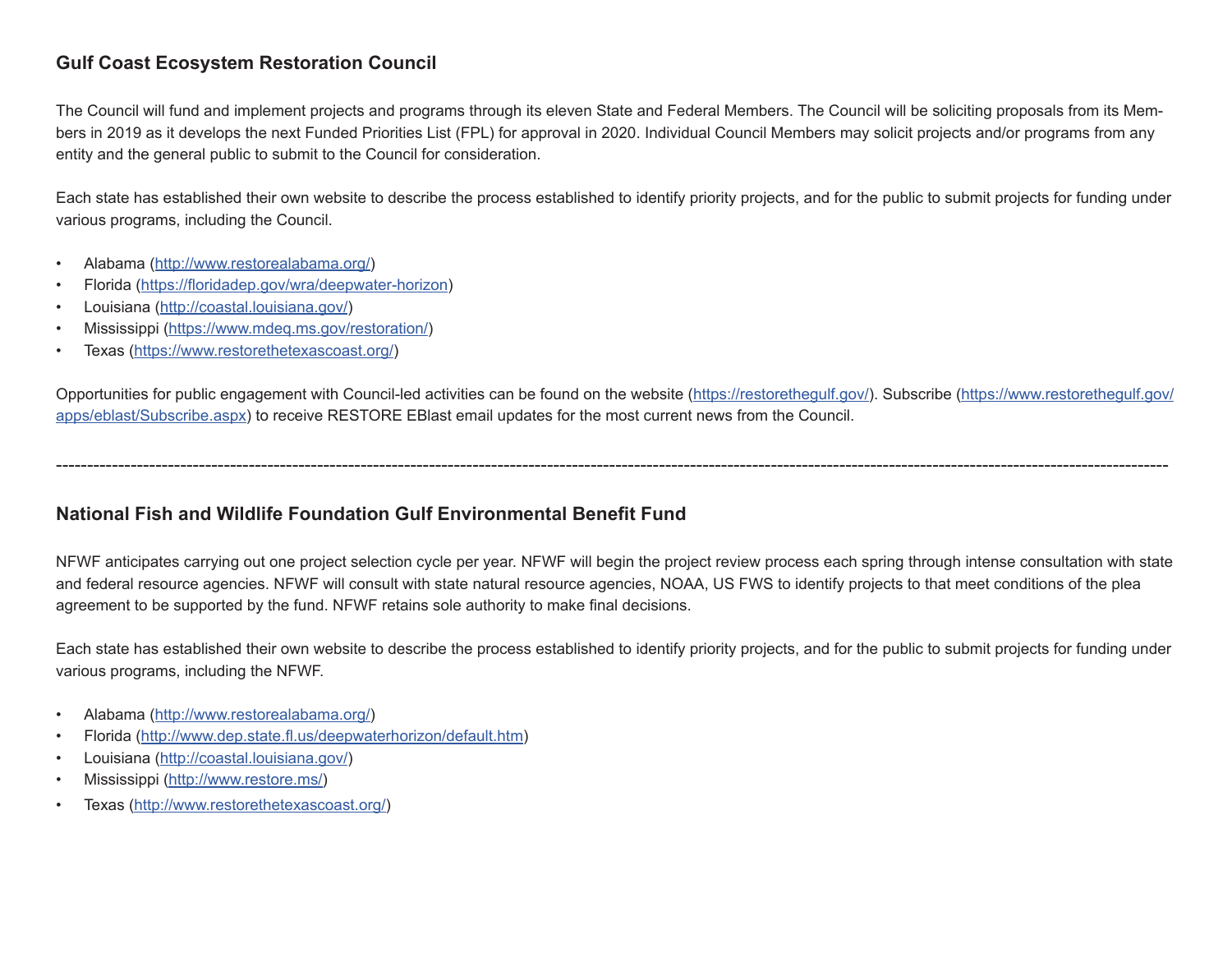### **Natural Resource Damage Assessment (NRDA) Trustee Council**

The NRDA Trustee Council will implement restoration projects and monitoring and adaptive management projects through Restoration Plans developed and funded by the Trustee Implementation Groups (TIGs). Additionally, strategic restoration planning and programmatic monitoring and adaptive management activities may be funded by the TIGs through TIG resolutions. Each of the TIGs provides opportunities for the public to offer restoration project ideas through the Trustee Council project idea submission database as well as through project idea submission databases run by each of the five Gulf States:

- Trustee Council (http://www.gulfspillrestoration.noaa.gov/restoration/give-us-your-ideas/suggest-a-restoration-project)
- Mississippi (http://www.restore.ms/submit-project-idea/)
- Texas (https://www.restorethetexascoast.org/)
- Louisiana (http://coastal.louisiana.gov/)
- Alabama (http://www.restorealabama.org/)
- Florida (http://www.gulfspillrestoration.noaa.gov/restoration-areas/florida)

| <b>Details</b>                   | 2019                                                    | 2020 | 2021 |
|----------------------------------|---------------------------------------------------------|------|------|
| <b>Funding Opportunity Name</b>  | RFP III                                                 |      |      |
| <b>Amount</b>                    | \$2,000,000                                             |      |      |
| <b>Length of Awards</b>          | 3 years                                                 |      |      |
| <b>Expected Number of Awards</b> | $4 - 5$                                                 |      |      |
| <b>Release Date</b>              | January 7, 2019                                         |      |      |
| <b>Letter of Intent Required</b> | $\checkmark$                                            |      |      |
| <b>Letter of Intent Deadline</b> | February 8, 2019                                        |      |      |
| <b>Full Proposal Deadline</b>    | April 8, 2019                                           |      |      |
| <b>Topic</b>                     | Marine wildlife, benthic mapping,<br>estuary assessment |      |      |
| <b>Additional Information</b>    | https://www.fio.usf.edu/flracep                         |      |      |

#### **Florida RESTORE Act Centers of Excellence Program**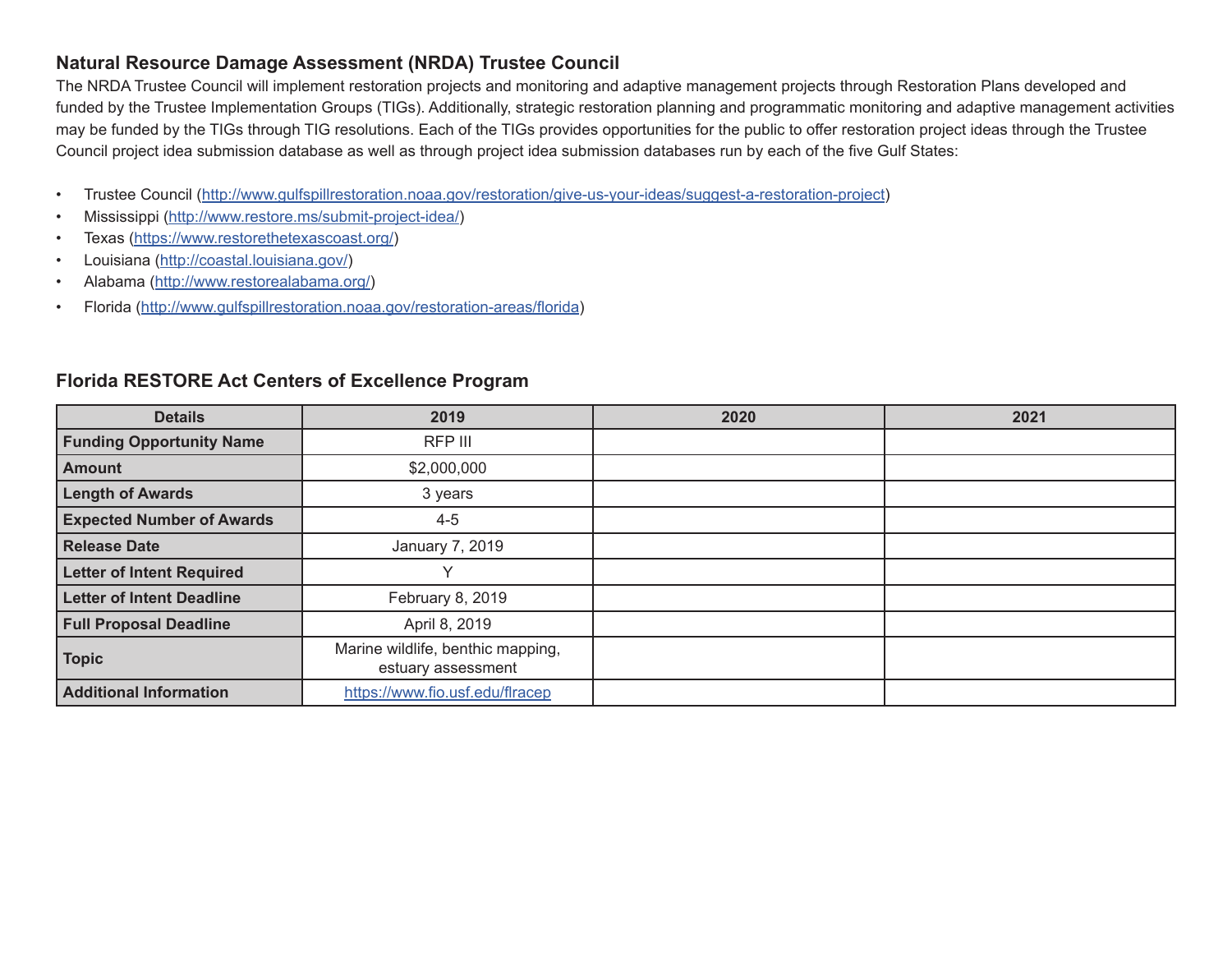# **RESTORE Act Center of Excellence Texas, Texas OneGulf**

| <b>Details</b>                   | 2019                                                                                                                                                                                                                                                                                                                           | 2020 | 2021 |
|----------------------------------|--------------------------------------------------------------------------------------------------------------------------------------------------------------------------------------------------------------------------------------------------------------------------------------------------------------------------------|------|------|
| <b>Funding Opportunity Name</b>  | <b>Texas OneGulf Center of Excellence</b>                                                                                                                                                                                                                                                                                      |      |      |
| <b>Amount</b>                    | \$750,000.00 each year                                                                                                                                                                                                                                                                                                         |      |      |
| <b>Length of Awards</b>          | 1-2 years (typically 1)                                                                                                                                                                                                                                                                                                        |      |      |
| <b>Expected Number of Awards</b> | 1 large award with subs                                                                                                                                                                                                                                                                                                        |      |      |
| <b>Release Date</b>              | TBD (likely April/May each year)                                                                                                                                                                                                                                                                                               |      |      |
| <b>Letter of Intent Required</b> | N                                                                                                                                                                                                                                                                                                                              |      |      |
| <b>Letter of Intent Deadline</b> | N/A                                                                                                                                                                                                                                                                                                                            |      |      |
| <b>Full Proposal Deadline</b>    | Typically 4-6 weeks after RFP release                                                                                                                                                                                                                                                                                          |      |      |
| <b>Topic</b>                     | Will center on an area of the<br>Center's Strategic Goals:<br>1) Improve understanding of the Gulf of<br>Mexico as a large marine ecosystem;<br>2) Improve understanding of the<br>connections between environmental and<br>human health to benefit both.                                                                      |      |      |
| <b>Additional Information</b>    | RFPs may support any of the 5<br>RESTORE Disciplines, but most<br>generally fall under: 1) Foster coastal<br>sustainability, restoration and protection;<br>or 4) Support sustainable and resilient<br>growth, economic and commercial<br>development.<br>Additional information available at<br>https://www.texasonegulf.org/ |      |      |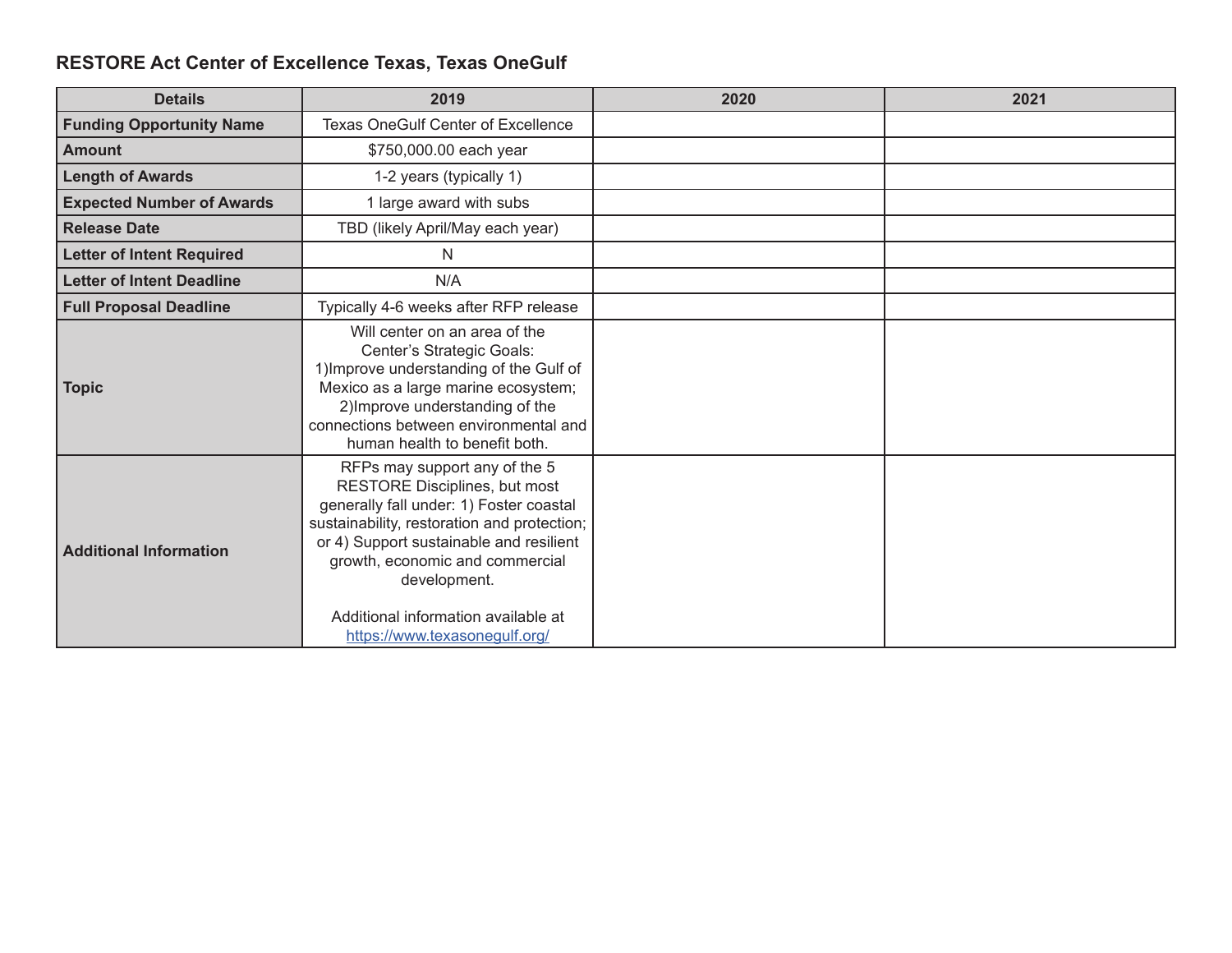## **Mississippi Based RESTORE Act Center of Excellence (MBRACE)**

| <b>Details</b>                   | 2019                                                                   | 2020 | 2021 |
|----------------------------------|------------------------------------------------------------------------|------|------|
| <b>Funding Opportunity Name</b>  | <b>MBRACE Competitive</b><br>Research Program                          |      |      |
| <b>Amount</b>                    | <b>TBD</b>                                                             |      |      |
| <b>Length of Awards</b>          | TBD                                                                    |      |      |
| <b>Expected Number of Awards</b> | TBD                                                                    |      |      |
| <b>Release Date</b>              | TBD                                                                    |      |      |
| <b>Letter of Intent Required</b> | TBD                                                                    |      |      |
| <b>Letter of Intent Deadline</b> | <b>TBD</b>                                                             |      |      |
| <b>Full Proposal Deadline</b>    | <b>TBD</b>                                                             |      |      |
| <b>Topic</b>                     | TBD                                                                    |      |      |
| <b>Additional Information</b>    | RFP will be posted on the MBRACE<br>website at https://mbrace.usm.edu/ |      |      |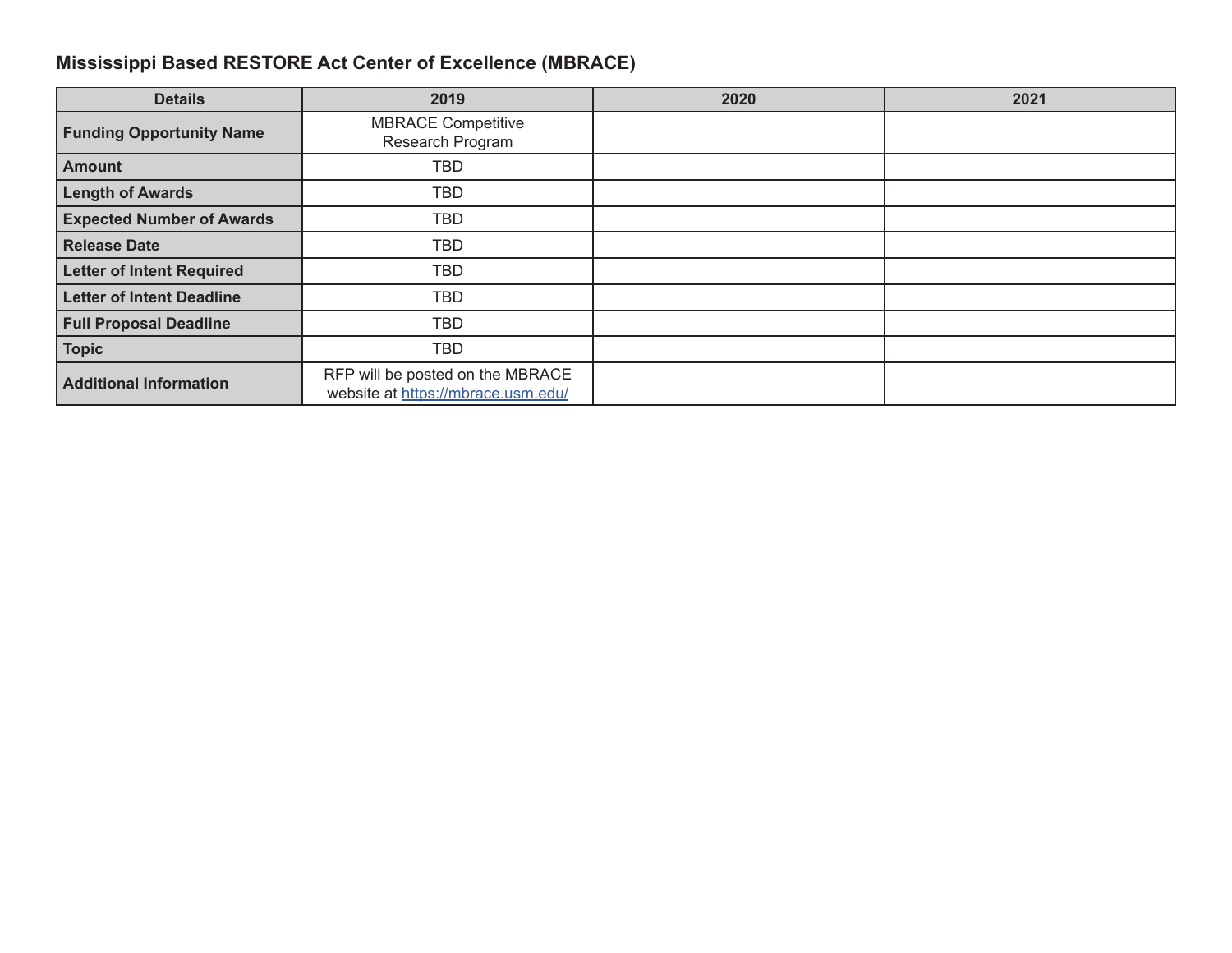## **Treasury Department's Office of Gulf Coast Restoration**

| <b>Details</b>                   | 2019                                                                                                                                                                                                                                                                                                                                                                                                                                                                                                                                                                                                                                                                                                                                                                                                                                                                                                                                                                                                                                                                                                                                                                          |
|----------------------------------|-------------------------------------------------------------------------------------------------------------------------------------------------------------------------------------------------------------------------------------------------------------------------------------------------------------------------------------------------------------------------------------------------------------------------------------------------------------------------------------------------------------------------------------------------------------------------------------------------------------------------------------------------------------------------------------------------------------------------------------------------------------------------------------------------------------------------------------------------------------------------------------------------------------------------------------------------------------------------------------------------------------------------------------------------------------------------------------------------------------------------------------------------------------------------------|
| <b>Funding Opportunity Name</b>  | RESTORE Act Direct Component – Non-Construction Activities and RESTORE Act Direct Component – Construction and<br>Real Property Acquisition Activities                                                                                                                                                                                                                                                                                                                                                                                                                                                                                                                                                                                                                                                                                                                                                                                                                                                                                                                                                                                                                        |
| <b>Amount</b>                    | depends on the Trust Fund balance                                                                                                                                                                                                                                                                                                                                                                                                                                                                                                                                                                                                                                                                                                                                                                                                                                                                                                                                                                                                                                                                                                                                             |
| <b>Length of Awards</b>          | $1 - 5$ years                                                                                                                                                                                                                                                                                                                                                                                                                                                                                                                                                                                                                                                                                                                                                                                                                                                                                                                                                                                                                                                                                                                                                                 |
| <b>Expected Number of Awards</b> | TBD; 47 eligible applicant entities defined in the RESTORE Act (States of Texas, Louisiana, Mississippi, and Alabama; 20<br>Louisiana parishes, and 23 Florida counties)                                                                                                                                                                                                                                                                                                                                                                                                                                                                                                                                                                                                                                                                                                                                                                                                                                                                                                                                                                                                      |
| <b>Release Date</b>              | November 16, 2018                                                                                                                                                                                                                                                                                                                                                                                                                                                                                                                                                                                                                                                                                                                                                                                                                                                                                                                                                                                                                                                                                                                                                             |
| <b>Letter of Intent Required</b> | $\mathsf{N}$                                                                                                                                                                                                                                                                                                                                                                                                                                                                                                                                                                                                                                                                                                                                                                                                                                                                                                                                                                                                                                                                                                                                                                  |
| <b>Letter of Intent Deadline</b> | N/A                                                                                                                                                                                                                                                                                                                                                                                                                                                                                                                                                                                                                                                                                                                                                                                                                                                                                                                                                                                                                                                                                                                                                                           |
| <b>Full Proposal Deadline</b>    | August 30, 2019                                                                                                                                                                                                                                                                                                                                                                                                                                                                                                                                                                                                                                                                                                                                                                                                                                                                                                                                                                                                                                                                                                                                                               |
| <b>Topic</b>                     | Eligible activities described in the RESTORE Act.<br>1. Restoration and protection of the natural resources, ecosystems, fisheries, marine and wildlife habitats, beaches and<br>coastal wetlands of the Gulf Coast region.<br>Mitigation of damage to fish, wildlife and natural resources.<br>2.<br>Implementation of a federally approved marine, coastal, or comprehensive conservation management plan, including<br>fisheries monitoring. Implementation of a federally approved marine, coastal, or comprehensive conservation manage-<br>ment plan, including fisheries monitoring.<br>Workforce development and job creation.<br>4.<br>Improvements to or on State parks located in coastal areas affected by the Deepwater Horizon oil spill.<br>5.<br>Infrastructure projects benefiting the economy or ecological resources, including port infrastructure.<br>6.<br>Coastal flood protection and related infrastructure.<br>Planning assistance.<br>8.<br>Administrative costs.<br>9.<br>10. Promotion of tourism in the Gulf Coast region, including recreational fishing.<br>11. Promotion of the consumption of seafood harvested from the Gulf Coast region. |
| <b>Additional Information</b>    | For non-construction activities - https://www.treasury.gov/services/restore-act/Documents/FOAs/RESTORE%20Act%20Di-<br>rect%20Component%20-Construction%20and%20Real%20Property%20Acquisition%20Activities-9.pdf;<br>For construction activities - https://www.treasury.gov/services/restore-act/Documents/FOAs/RESTORE%20Act%20Direct%20<br>Component%20-%20Non-Construction%20Activities-9.pdf                                                                                                                                                                                                                                                                                                                                                                                                                                                                                                                                                                                                                                                                                                                                                                               |